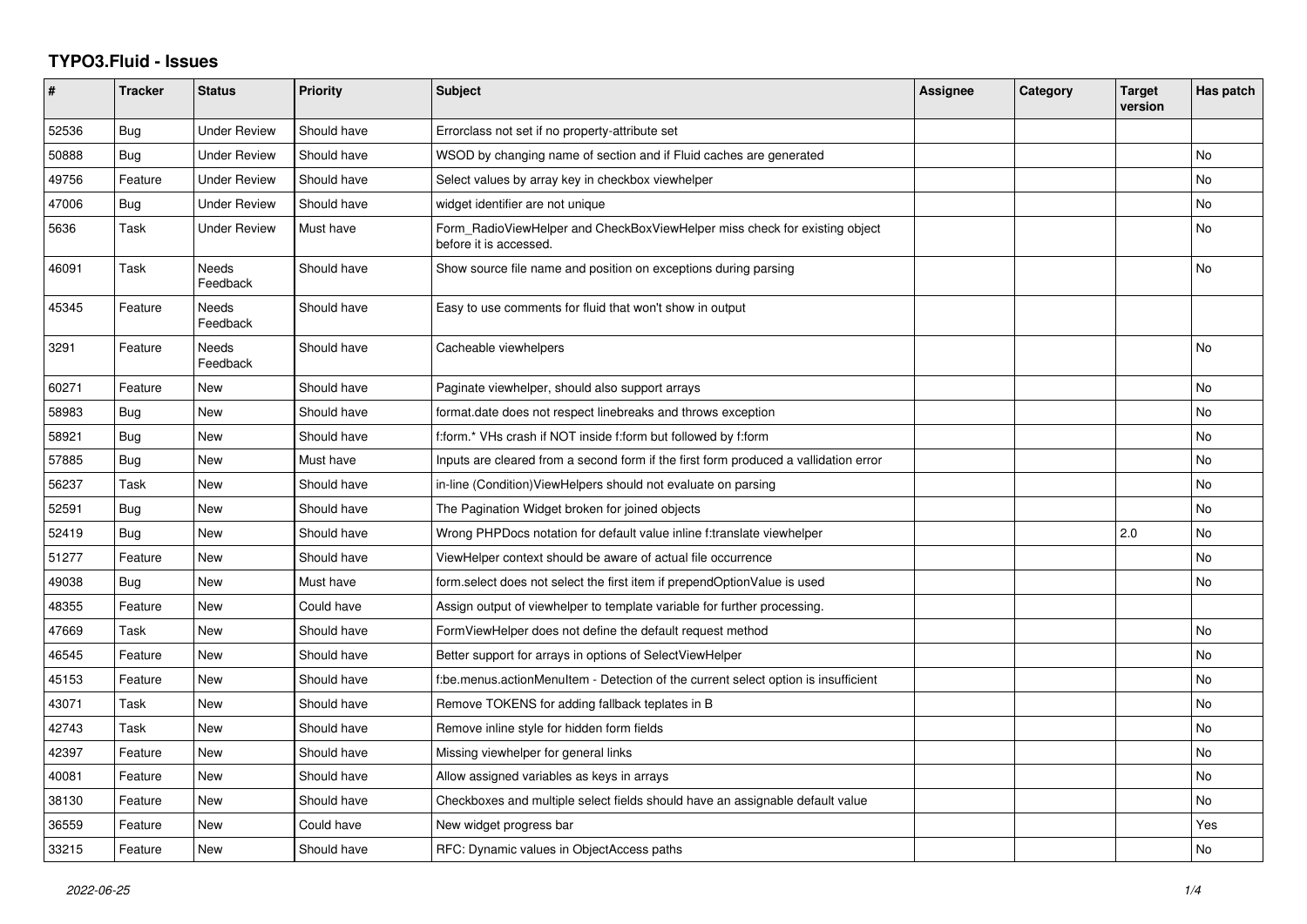| #     | <b>Tracker</b> | <b>Status</b>       | <b>Priority</b> | Subject                                                                                                     | <b>Assignee</b>        | Category | <b>Target</b><br>version | Has patch |
|-------|----------------|---------------------|-----------------|-------------------------------------------------------------------------------------------------------------|------------------------|----------|--------------------------|-----------|
| 28554 | Bug            | New                 | Should have     | (v4) implement feature flag to disable caching                                                              |                        |          |                          | No        |
| 28553 | Bug            | New                 | Should have     | improve XHProf test setup                                                                                   |                        |          |                          | No        |
| 28552 | <b>Bug</b>     | New                 | Should have     | (v5) write ViewHelper test for compiled run; adjust functional test to do two passes<br>(uncached & cached) |                        |          |                          | No        |
| 28550 | Bug            | New                 | Should have     | (v4) make widgets cacheable, i.e. not implement childnodeaccess interface                                   |                        |          |                          | No        |
| 28549 | Bug            | New                 | Should have     | make widgets cacheable, i.e. not implement childnodeaccess interface                                        |                        |          |                          | No        |
| 13045 | Bug            | New                 | Should have     | Entity decode of strings are different between if-conditions and output of variable                         |                        |          |                          |           |
| 9514  | Feature        | New                 | Should have     | Support explicit Array Arguments for ViewHelpers                                                            |                        |          |                          |           |
| 55008 | Bug            | <b>Under Review</b> | Should have     | Interceptors should be used in Partials                                                                     | Christian Müller       |          |                          | No        |
| 37095 | Feature        | New                 | Should have     | It should be possible to set a different template on a Fluid TemplateView inside an<br>action               | Christopher<br>Hlubek  |          |                          | No        |
| 52640 | Feature        | <b>Under Review</b> | Should have     | Create an UnlessViewHelper as opposite to the IfViewHelper                                                  | Marc Neuhaus           |          |                          | No.       |
| 28551 | Bug            | Accepted            | Should have     | (v4) backport VHTest                                                                                        | Sebastian<br>Kurfuerst |          |                          | No        |
| 9005  | Feature        | Accepted            | Could have      | Fluid Template Analyzer (FTA)                                                                               | Sebastian<br>Kurfuerst |          |                          |           |
| 46257 | Feature        | <b>Under Review</b> | Should have     | Add escape sequence support for Fluid                                                                       |                        | Core     |                          | No        |
| 62346 | Feature        | New                 | Could have      | f:comment should have high precende                                                                         |                        | Core     | 3.x                      | No        |
| 39990 | <b>Bug</b>     | New                 | Should have     | Same form twice in one template: hidden fields for empty values are only rendered<br>once                   |                        | Core     |                          | No        |
| 32035 | Task           | New                 | Should have     | Improve fluid error messages                                                                                |                        | Core     |                          | Yes       |
| 30555 | Feature        | New                 | Could have      | Make TagBuilder more extensible                                                                             |                        | Core     |                          | No        |
| 27607 | Bug            | New                 | Must have       | Make Fluid comparisons work when first element is STRING, second is NULL.                                   |                        | Core     |                          | No        |
| 10472 | Feature        | New                 | Could have      | Fluid Standalone distribution                                                                               |                        | Core     |                          | No.       |
| 7608  | Feature        | New                 | Could have      | Configurable shorthand/object accessor delimiters                                                           |                        | Core     |                          | Yes       |
| 4704  | Feature        | New                 | Should have     | Improve parsing exception messages                                                                          |                        | Core     |                          |           |
| 3481  | <b>Bug</b>     | New                 | Should have     | Use ViewHelperVariableContainer in PostParseFacet                                                           |                        | Core     |                          | No        |
| 1907  | Feature        | New                 | Could have      | Default values for view helpers based on context                                                            |                        | Core     |                          |           |
| 51239 | <b>Bug</b>     | <b>Under Review</b> | Must have       | AbstractViewHelper use incorrect method signature for "\$this->systemLogger->log()"                         | Adrian Föder           | Core     |                          | Yes       |
| 33551 | <b>Bug</b>     | New                 | Must have       | View helper values break out of a partial scope                                                             | Sebastian<br>Kurfuerst | Core     |                          | No        |
| 12863 | <b>Bug</b>     | New                 | Should have     | Attributes of a viewhelper can't contain a '-'                                                              | Sebastian<br>Kurfuerst | Core     |                          | No        |
| 33394 | Feature        | Needs<br>Feedback   | Should have     | Logical expression parser for BooleanNode                                                                   | <b>Tobias Liebig</b>   | Core     |                          | No        |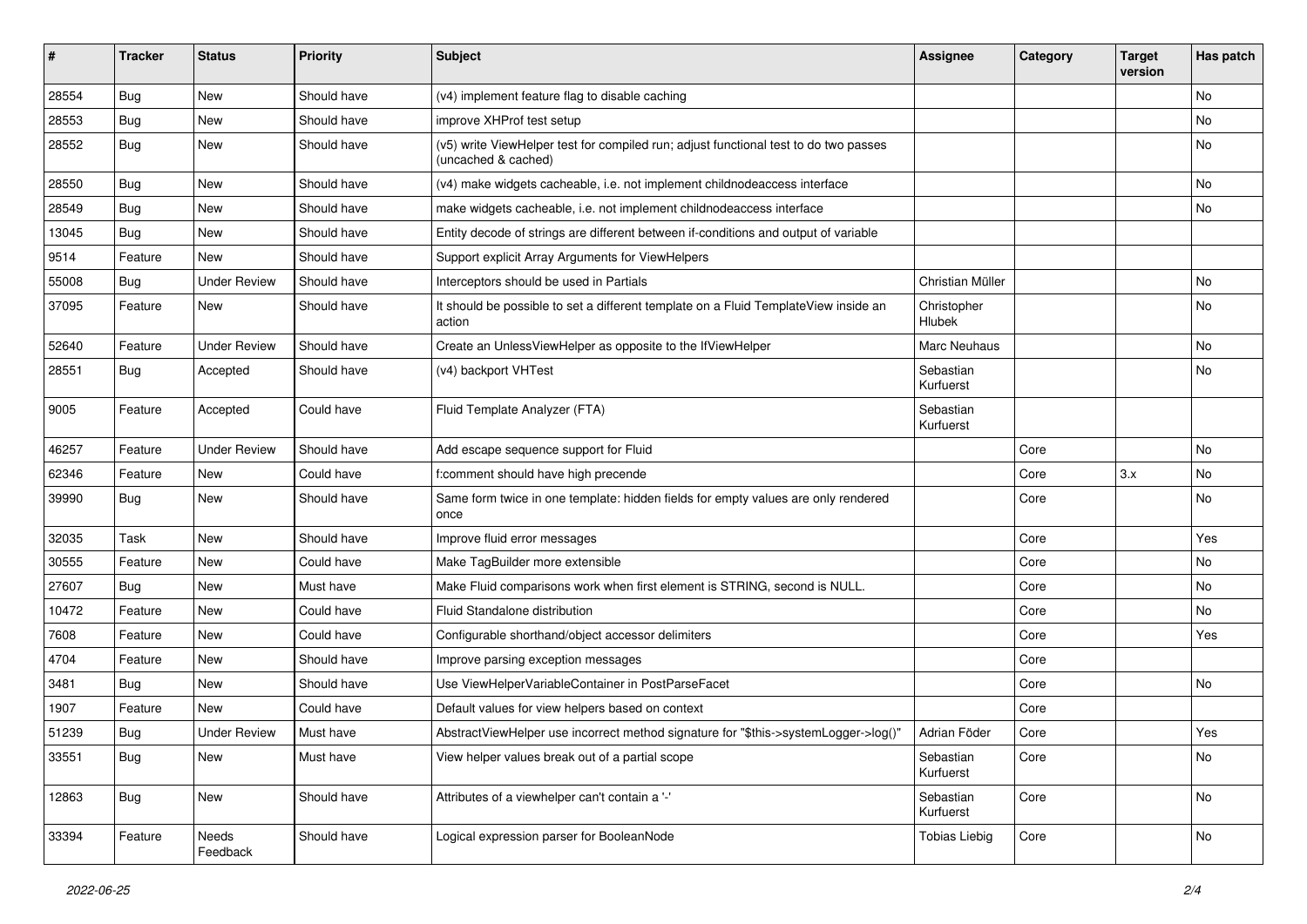| #     | <b>Tracker</b> | <b>Status</b>            | <b>Priority</b>      | <b>Subject</b>                                                                                         | Assignee                    | Category           | <b>Target</b><br>version | Has patch |
|-------|----------------|--------------------------|----------------------|--------------------------------------------------------------------------------------------------------|-----------------------------|--------------------|--------------------------|-----------|
| 46289 | <b>Bug</b>     | Needs<br>Feedback        | Should have          | Enable Escaping Interceptor in XML request format                                                      |                             | View               | 2.0.1                    | No        |
| 8989  | Feature        | <b>Needs</b><br>Feedback | Could have           | Search path for fluid template files                                                                   |                             | View               |                          | <b>No</b> |
| 60181 | Feature        | <b>New</b>               | Could have           | Caching mechanism for Fluid Views/Templates                                                            |                             | View               |                          | <b>No</b> |
| 45394 | Task           | New                      | Should have          | Forwardport Unit test for standalone view                                                              |                             | View               |                          | <b>No</b> |
| 43072 | Task           | New                      | Should have          | Remove TOKENS for adding templates fallback in Backporter                                              |                             | View               |                          | No        |
| 38369 | Bug            | New                      | Must have            | Resource ViewHelpers should not fall back to request package                                           |                             | View               |                          | <b>No</b> |
| 65424 | Bug            | Under Review             | Should have          | SelectViewHelper must respect option(Value Label)Field for arrays                                      |                             | <b>ViewHelpers</b> |                          | No        |
| 44234 | Bug            | Under Review             | Should have          | selectViewHelper's sorting does not respect locale collation                                           |                             | <b>ViewHelpers</b> | 2.1                      | No        |
| 34682 | Bug            | <b>Under Review</b>      | Should have          | Radio Button missing checked on validation error                                                       |                             | <b>ViewHelpers</b> |                          | No        |
| 60856 | Bug            | <b>New</b>               | Must have            | Target attribute not supported by the form viewhelper                                                  |                             | ViewHelpers        |                          | Yes       |
| 60003 | Feature        | New                      | Should have          | Add required-Attribute to f:form.password                                                              |                             | ViewHelpers        |                          | <b>No</b> |
| 54284 | <b>Bug</b>     | New                      | Should have          | Default Option for Switch/Case VH                                                                      |                             | <b>ViewHelpers</b> |                          | <b>No</b> |
| 51100 | Feature        | New                      | Must have            | Links with absolute URI should have the option of URI Scheme                                           |                             | ViewHelpers        |                          | <b>No</b> |
| 49600 | Bug            | New                      | Should have          | f:form tag shown as a HTML on frontend                                                                 |                             | ViewHelpers        |                          | No        |
| 40064 | Bug            | New                      | Must have            | Multiselect is not getting persisted                                                                   |                             | <b>ViewHelpers</b> |                          | No        |
| 39936 | Feature        | New                      | Should have          | registerTagAttribute should handle default values                                                      |                             | ViewHelpers        |                          | <b>No</b> |
| 37619 | Bug            | New                      | Should have          | Fatal Error when using variable in name attribute of Section ViewHelper                                |                             | ViewHelpers        |                          | No        |
| 36410 | Feature        | New                      | Should have          | Allow templates to send arguments back to layout                                                       |                             | ViewHelpers        |                          | No        |
| 34309 | Task           | New                      | Could have           | Unknown ViewHelpers cause exception - should be handled more graceful                                  |                             | <b>ViewHelpers</b> |                          | No        |
| 30937 | Bug            | New                      | Should have          | CropViewHelper stringToTruncate can't be supplied so it can't be easily extended                       |                             | ViewHelpers        |                          | Yes       |
| 26664 | Task           | New                      | Won't have this time | Clean up Form ViewHelpers                                                                              |                             | ViewHelpers        |                          | No        |
| 26658 | Task           | New                      | Won't have this time | Make Form ViewHelpers consistent                                                                       |                             | ViewHelpers        |                          | No        |
| 10911 | Task           | New                      | Should have          | Tx_Fluid_ViewHelpers_Form_AbstractFormViewHelper->renderHiddenIdentityField<br>should be more reliable |                             | <b>ViewHelpers</b> |                          | <b>No</b> |
| 9950  | Task           | New                      | Should have          | Binding to nested arrays impossible for form-elements                                                  |                             | ViewHelpers        |                          |           |
| 8648  | Bug            | New                      | Should have          | format.crop ViewHelper should support all features of the crop stdWrap function                        |                             | ViewHelpers        |                          | No        |
| 54195 | Task           | New                      | Should have          | Rename and move FormViewHelper's errorClass value, currently 'f3-form-error'                           | Adrian Föder                | ViewHelpers        |                          | No        |
| 59057 | Bug            | <b>Under Review</b>      | Must have            | Hidden empty value fields shoud be disabled when related field is disabled                             | <b>Bastian</b><br>Waidelich | <b>ViewHelpers</b> |                          | No        |
| 58862 | Bug            | Needs<br>Feedback        | Should have          | FormViewHelper doesn't accept NULL as value for \$arguments                                            | <b>Bastian</b><br>Waidelich | <b>ViewHelpers</b> |                          | Yes       |